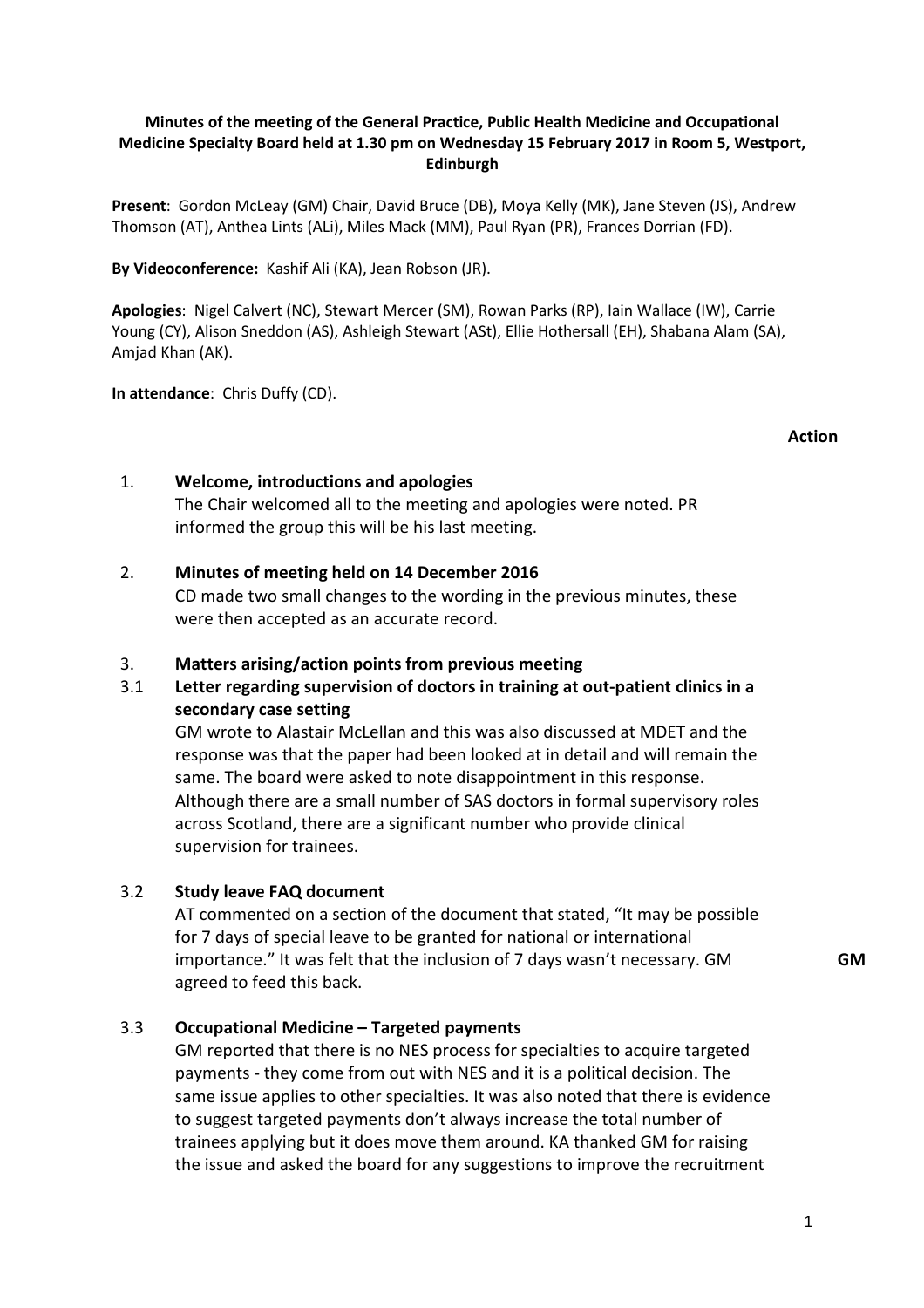process. FD suggested the possibility of giving placements to foundation doctors to give them a taster. Also, DB highlighted there was an education session for OM in the south-east but not in other regions. GM suggested tapping in to local career fairs to gain more presence. KA took all suggestions on board.

# 3.4 **Public Health – e-portfolio issues**

 GM wrote to James Gore and provided the letter for information. However, we haven't received a response yet.

# 4. **STB update for MDET**

The update for the February meeting was circulated for information.

# 5. **MDET Updates**

GM highlighted three items that came out of MDET. Firstly, GP are not alone in experiencing recruitment problems, Mental Health specialties are also having problems and will require a Round 2 recruitment. Secondly, Foundation recruitment has overall been oversubscribed but people will drop out leaving a shortfall. There will be a UK recruitment drive in April to fill this shortfall and there is a UK process to fill gaps. Thirdly, Quality assurance and NES quality visits and the reporting mechanism was discussed. The main focus of the discussion was around whether the report summary should be made public. It has been agreed in principle that once the report has been written the DME has the right to reply and respond to recommendations, the summary will then be published 3 months after the visit.

# 6. **Recruitment updates**

# 6.1 **GP**

 The recruitment centre for GP was held last week. There were 248 candidates, 206 demonstrated competency, creating a pass rate of 83%. 60 candidates performed very well and will go through the direct pathway route meaning a total of 266 candidates will be made an offer, this is a difference of 1 from last year. Recruitment is a national process and so those who were assessed in Scotland could choose to train elsewhere. Based on the figures from last year we have the same numbers going through the system. The numbers have stayed up despite the February appointments. There will be a Round 1 readvert in April. Targeted payments are running in certain programmes/posts. Across the UK all programmes will say 0 for Round 1 re-advert and once numbers have been confirmed this will update. JR asked if this has been made clear to trainees. GM confirmed the recruitment team are on guard this year due to the issues last year and GM will be meeting the recruitment team this afternoon to plan Round 1 re-advert. Round 2 recruitment will run again for a February intake.

GM circulated the career destination report 2016 for information and the board discussed the findings. MK noted the huge increase in trainees wanting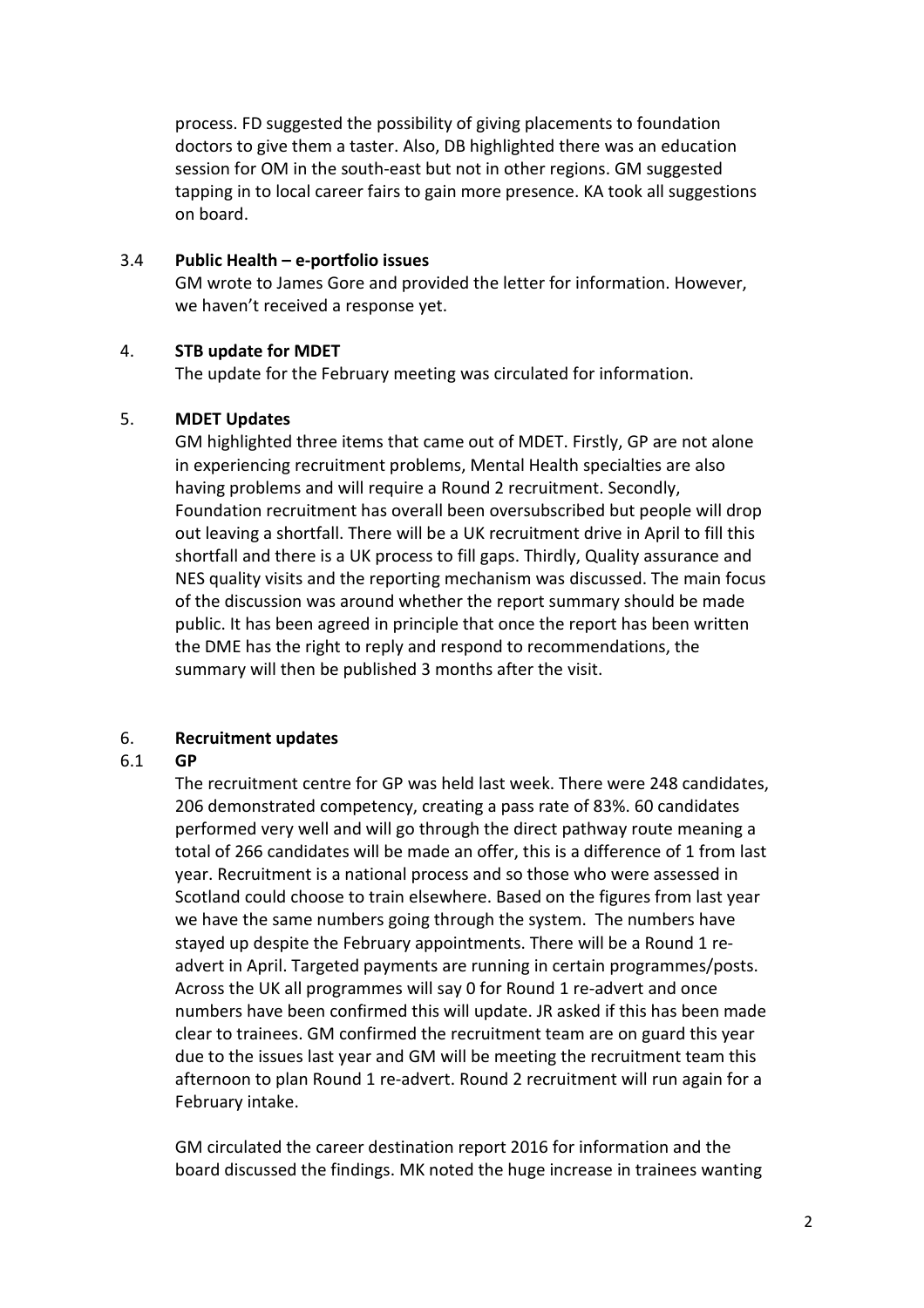to take a career break. There were also increases in service appointments and a decrease in those applying for a training number.

## 6.2 **Public Health**

No update was received.

#### 6.4 **Occupational Medicine**

 The national recruitment process is underway, with 4 vacancies in Scotland. KA will report further at the next meeting.

## 7. **Shape of Training Review**

 RCGP UK have been looking into 4 year enhanced training, however this wasn't greatly received by the UK council. This is something the college may become more active in pursuing.

### 8. **Directorate Workstreams**

## 8.1 **Training Management**

 The performance support unit is now open for business and has received a stream of referrals. MK to check with PSU admin that DMEs have been informed that the PSU is now up and running. Resilience training is a current hot topic and a modular programme is being developed for trainees and will be piloted in the south east. Due to the Once for Scotland initiative, NES are going to become the lead employer for all GP trainees. This will be of great benefit to the trainees. The pilot location is undecided but the plan is to pilot August 2017 and then roll-out fully in August 2018. ARCPs followed a new process in December 2016 and there will be a feedback meeting soon to streamline the new process.

### 8.2 **Quality**

DB reported that Scotland will be taking part in a GMC pilot looking into differential attainment for Black, Minority and Ethnic (BME) doctors. The failure rate for International Medical Graduates (IMG) was 23%/24% and the failure rate for BME doctors was 14%. The differential attainment in Scotland is the same as for the rest of the UK. The first step for us it to analyse our own data and Steven Irvine from the quality team is working on this. The second step will be to review the data and research information from the commissioned work that has taken place in London. There will then be a discussion with the GMC detailing what we are going to do and how we will measure impact. Once the information has been digested, further plans and discussion will go to the GP directors group. DB highlighted work has already taken place with the Scottish Trainee Enhanced Programme (STEP) which concentrated on IMG doctors as a target group. DB also noted that the data showed that females performed better than males.

#### 8.3 **Professional Development**

 AL reported that the Faculty Development Alliance are putting on an extra cohort of Educational Supervisor training this year and that they continue to **MK**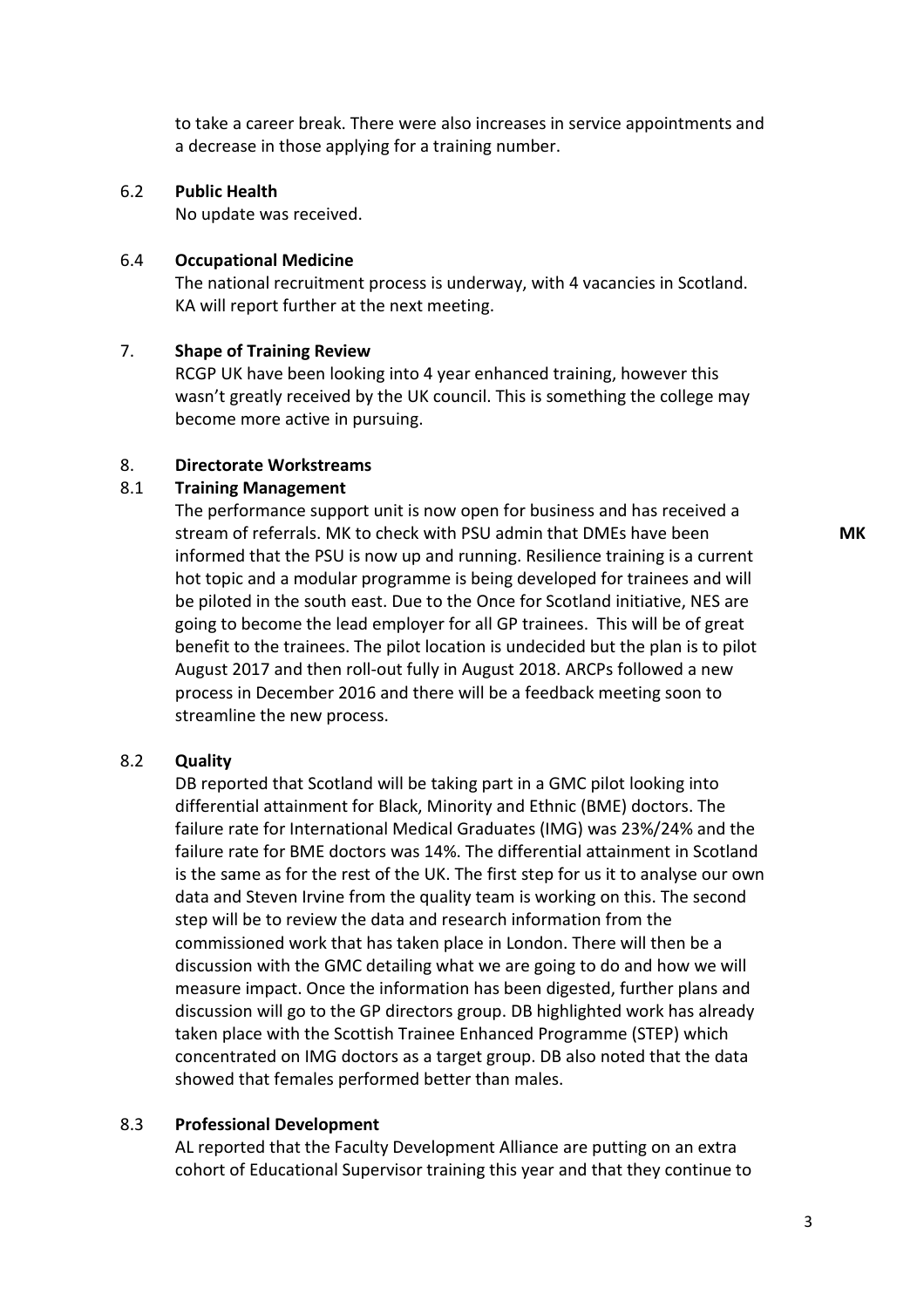work hard to get new trainers into the system. The returner programme overspent their allocated budget this year. Scottish Government have agreed to increase the budget to £300,000 this year, which equates to 15 returners.

## 9. **Specialty updates**

## 9.1 **GP**

 At the directors meeting earlier today, the digital strategy was discussed in detail. Heather Peacock is working on upgrading the GP section of the NES website. The aim is to have a single website that all four regions can use as an educational resource. Approval of foundation training practices was also discussed; there is a simple process with agreed paperwork that is then ratified by the Quality groups. HEE are making proposals for targeted training. This is to try and encourage doctors from other groups into GP training (SAS doctors/consultants in specialties etc). It also allows those who have failed a single exam to come back and try again.

## 9.2 **Public Health**

No update was received.

#### 9.3 **Occupational Medicine**

KA asked the board for their opinion on sharing content and experience with NHS colleagues in England and Wales, through online modules/webinars and google groups. GM thought this was a sensible idea on a practical level. KA also highlighted the long-term prospect of English trainees coming to Scotland for oil/gas industry exposure. This would improve networking and may give Scottish trainees the opportunity to gain experience in London.

# 9.3.1 **Inductions for Occupational Medicine**

KA provided the document for the board to review, no amendments were made and so GM will now pass on to Alastair McLellan.

#### 10. **Lead Dean/Director update**

#### 11. **Service update**

No updates were received.

#### 12 **DME update**

JR is also retiring and so this will be her last meeting. GM thanked JR for all her input to the board.

#### 13. **BMA update**

The Junior doctors contract will change from August 2017 and will impact GP trainees in England. It will have implications for us in Scotland as pay will remain the same but trainees won't be required to do additional hours. Any out of hours work will be taken from within the normal working week. At the moment, Scotland will continue with the Scottish contract. There is a risk Scotland may lose trainees south. As there currently aren't enough definables